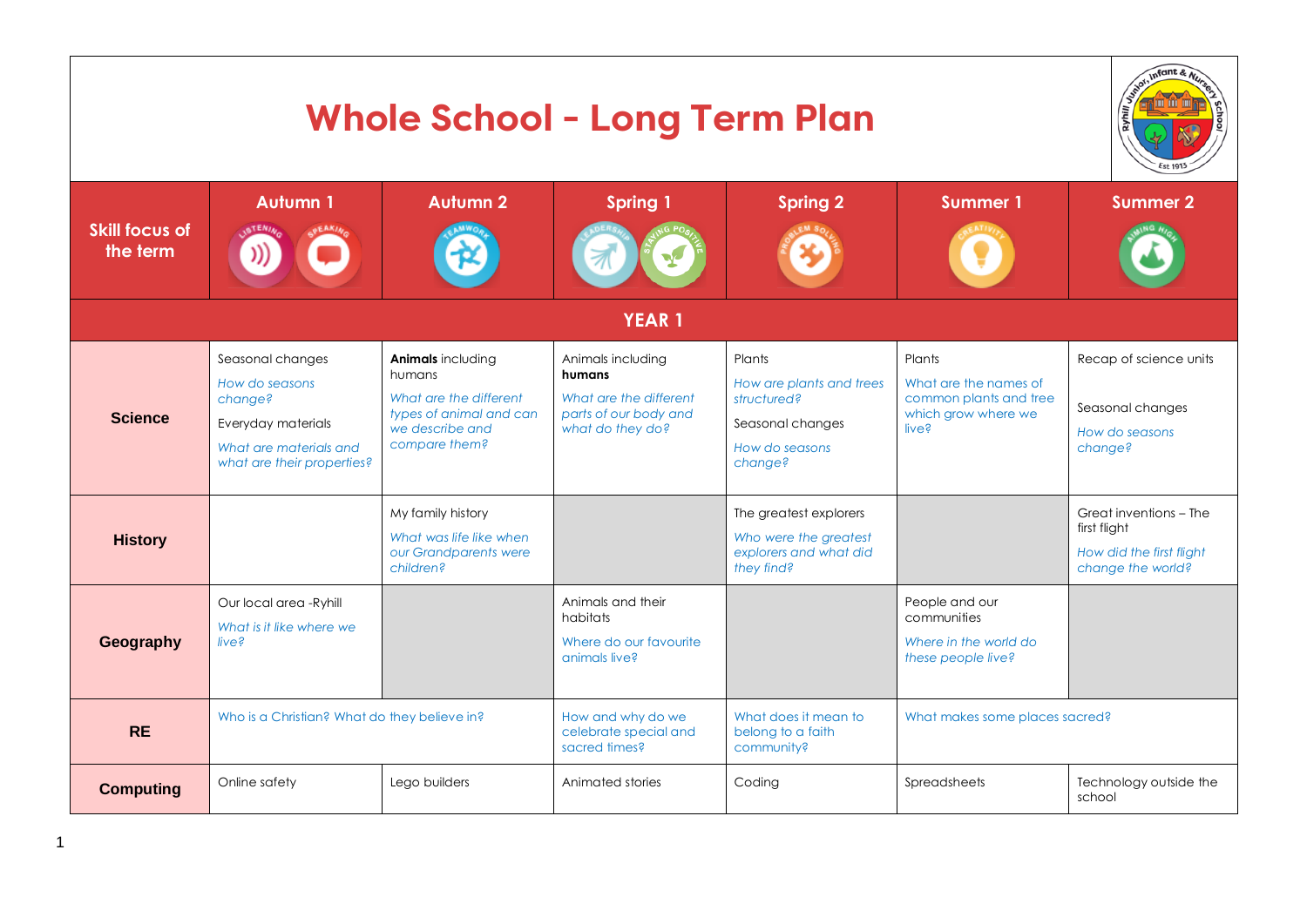|                                    | How can we keep safe<br>online?<br><b>Exploring Purple Mash</b><br>How do we log in to a<br>computer?<br>How do we open, print<br>and save our work? | How can we follow and<br>create instructions on the<br>computer?<br>Maze explorers<br>How can we create and<br>debug a set of<br>instructions (algorithm)? | How can we make stories<br>come to life?<br>Pictograms<br>Why are pictograms<br>useful and how do we<br>create one? | What does coding mean<br>and how can we use it in<br>a program?                                                                              | What is a spreadsheet<br>and how can we add<br>images?                | What do we mean by<br>'technology' and Where<br>can we find technology<br>in our community?                    |
|------------------------------------|------------------------------------------------------------------------------------------------------------------------------------------------------|------------------------------------------------------------------------------------------------------------------------------------------------------------|---------------------------------------------------------------------------------------------------------------------|----------------------------------------------------------------------------------------------------------------------------------------------|-----------------------------------------------------------------------|----------------------------------------------------------------------------------------------------------------|
| <b>Art and Design</b>              | Developing formal<br>elements of art<br>How can we explore<br>shape, line and<br>secondary colours to<br>create compositions?                        |                                                                                                                                                            |                                                                                                                     | Developing Art and<br>Design Skills<br>How can we use printing<br>techniques to create<br>artwork based on the<br>work of artist Louis Wain? | Sculpture and collages<br>How can we create a 3D<br>nature sculpture? |                                                                                                                |
| <b>Design</b><br><b>Technology</b> |                                                                                                                                                      | Exploring mechanisms -<br>Create a moving<br>storybook<br>How can we use<br>mechanisms to make a<br>moving picture book?<br>Cook it                        | Exploring textiles -puppets<br>How can we join fabric to<br>create a puppet?                                        | Food: Fruit and<br>Vegetables<br>How can we make and<br>sell smoothies?                                                                      |                                                                       | Exploring mechanisms -<br>wheels and axles<br>How do wheels and<br>axels make our vehicles<br>move?<br>Cook it |
| <b>PE</b>                          | Multiskills<br>Boot camp                                                                                                                             | Mighty movers<br>Story time dance                                                                                                                          | Skip to the beat<br>Groovy gymnastics                                                                               | Brilliant ball skills<br>Gymfit circuits                                                                                                     | Throwing and catching<br>Cool core                                    | Active athletics<br>Fitness frenzy                                                                             |
| <b>Music</b>                       | Hey you!                                                                                                                                             |                                                                                                                                                            | Rhythm in the way we<br>walk                                                                                        |                                                                                                                                              | Banana Rap<br>In the Groove                                           |                                                                                                                |
| <b>PSHE</b>                        | Me and My relationships<br>How can we be a better<br>friend and classmate?                                                                           | Valuing difference<br>How do we celebrate<br>and value differences?<br>What is a bully and how<br>can we get help?                                         | Keeping myself safe<br>How can we keep<br>ourselves safe?                                                           | Rights and responsibilities<br>How can we take care<br>of things?                                                                            | Being my best<br>How can I be the best<br>me?                         | Growing and changing<br>How can we take care<br>of ourselves and others?<br>How can we be more<br>independent? |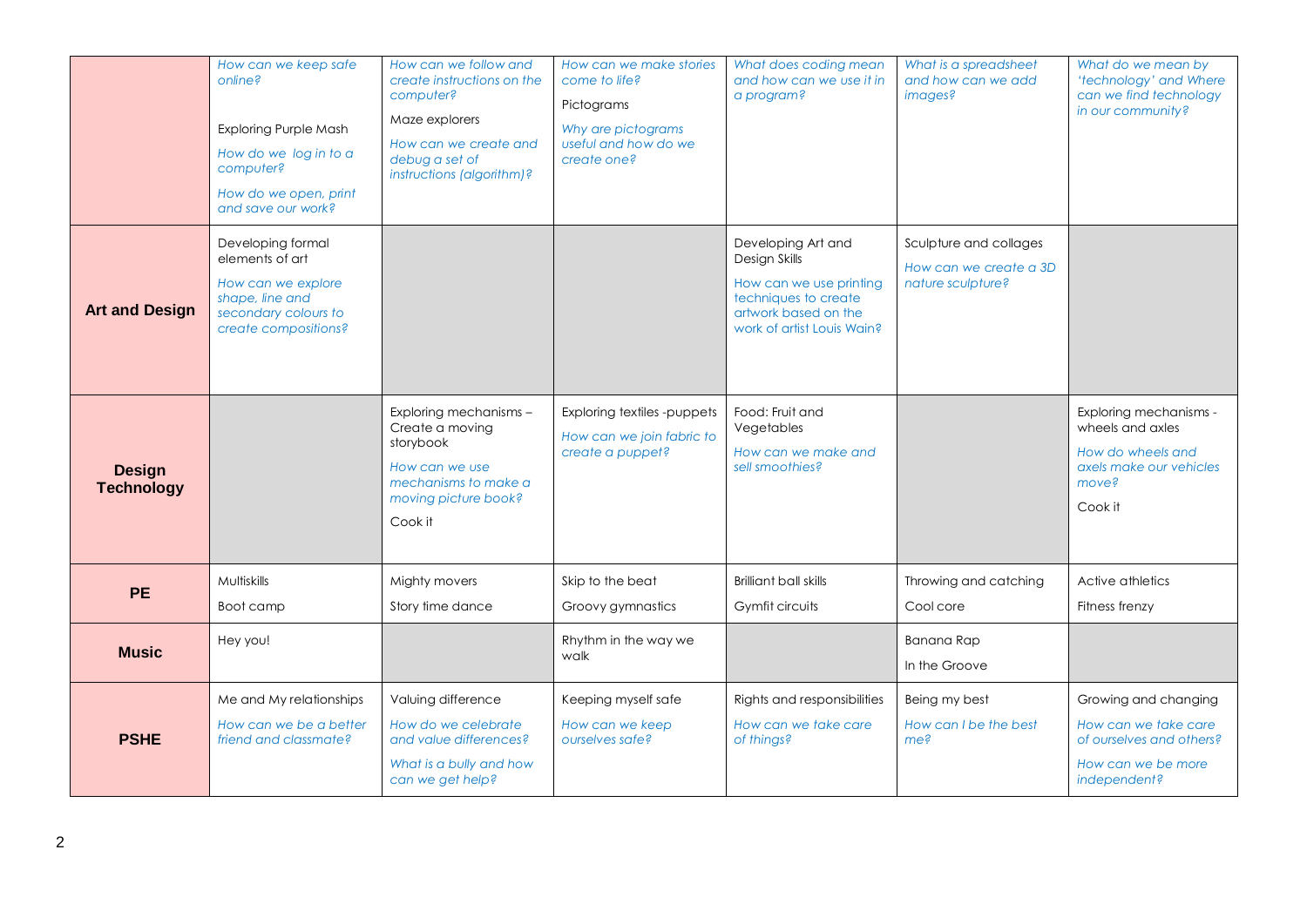| <b>Skills builder</b>             |                                                                             | Postal service<br>How can we spread joy?                                                                                                                | Doing good<br>How can we help people<br>in need?             |                                                     | Gallery opening<br>How can we celebrate<br>$\alpha$                                        |                                                                                       |  |  |  |
|-----------------------------------|-----------------------------------------------------------------------------|---------------------------------------------------------------------------------------------------------------------------------------------------------|--------------------------------------------------------------|-----------------------------------------------------|--------------------------------------------------------------------------------------------|---------------------------------------------------------------------------------------|--|--|--|
| <b>Skill focus of</b><br>the term | <b>Autumn 1</b>                                                             | <b>Autumn 2</b>                                                                                                                                         | <b>Spring 1</b>                                              | <b>Spring 2</b>                                     | <b>Summer 1</b>                                                                            | <b>Summer 2</b>                                                                       |  |  |  |
| <b>YEAR 2</b>                     |                                                                             |                                                                                                                                                         |                                                              |                                                     |                                                                                            |                                                                                       |  |  |  |
| <b>Science</b>                    | Use of everyday materials<br>How do we use different<br>materials?          | Animal including humans<br>What do animals need to<br>survive?                                                                                          | Animal including humans<br>How do humans grow<br>and change? | Plants<br>What do plants need to<br>grow?           | Living things and their<br>habitats<br>How can we keep living<br>things alive and healthy? | Continue Living things<br>and their habitats<br>Recap all science units               |  |  |  |
| <b>History</b>                    |                                                                             | <b>Bonfire Night and Great</b><br>Fire of London<br>Should we still celebrate<br>Bonfire night? Did the fire<br>make London a better or<br>worse place? |                                                              | Holidays<br>How have holidays<br>changed over time? |                                                                                            | Our Local Heroes -<br><b>Charles Waterton</b><br>Who are our local heroes<br>and why? |  |  |  |
| Geography                         | Seasons<br>What are the seasons<br>and how do they<br>change?               |                                                                                                                                                         | Journeys - Food<br>Where does our food<br>come from?         |                                                     | Our Wonderful World<br>What are the wonders of<br>our world?                               |                                                                                       |  |  |  |
| <b>RE</b>                         | How should we care for<br>others and the world and<br>why does this matter? | How and why do we<br>celebrate special and<br>sacred times?                                                                                             | Who is a Muslim and what do they believe?                    |                                                     |                                                                                            | How can we learn from<br>sacred books?                                                |  |  |  |
| Computing                         | Online safely                                                               | Spreadsheets                                                                                                                                            | Questioning                                                  | Creating pictures                                   | Making music                                                                               | Presenting ideas                                                                      |  |  |  |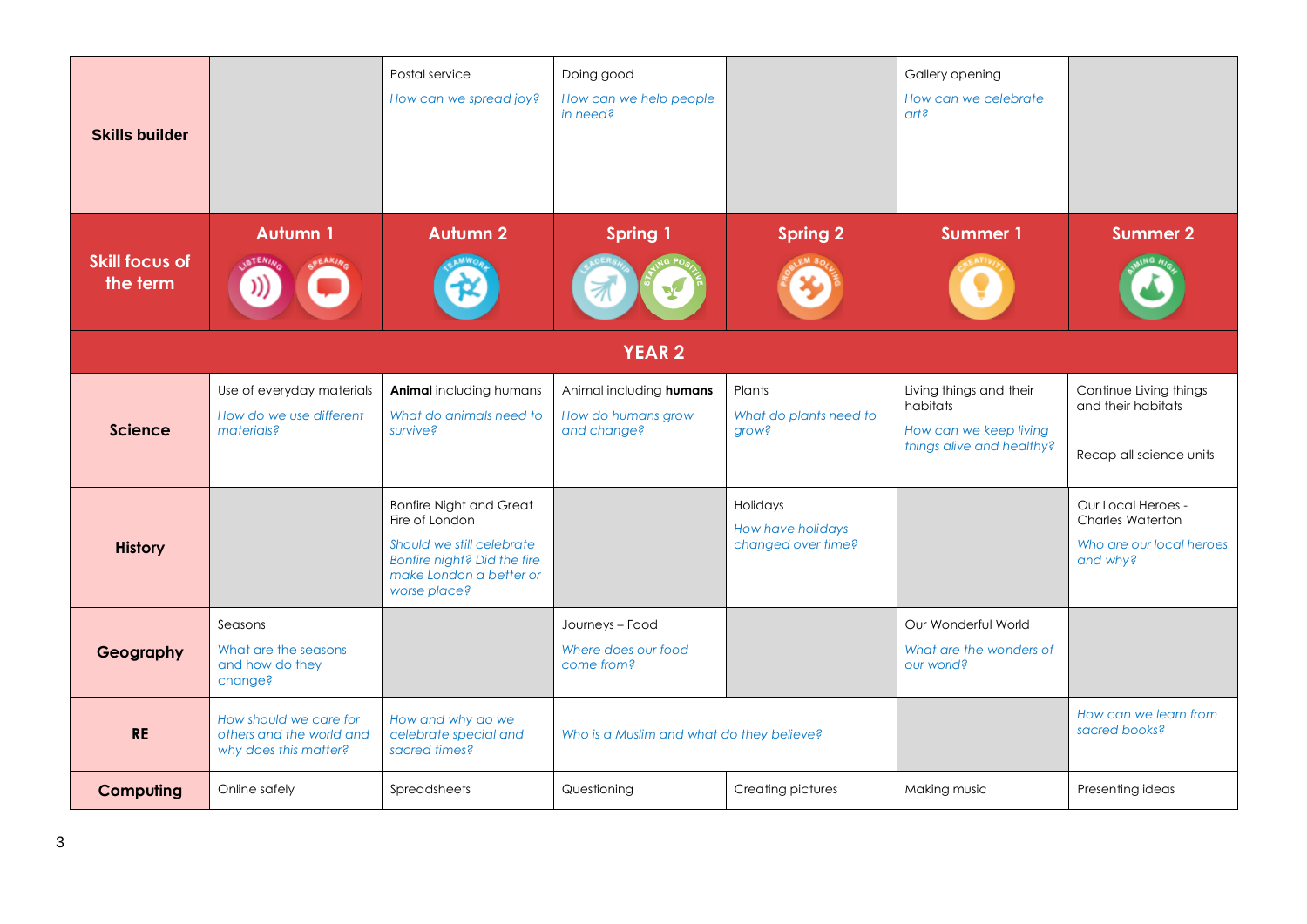|                                    | Do we know how to be<br>safe online?<br>Coding<br>What is an algorithm?<br>Developing formal                        | How can we organise<br>information?                                                                                                                                               | How can we organise<br>and find information?<br>Developing art and                                | How can we include<br>photos, text and sound in<br>creations?<br>Effective searching<br>What is the best way to<br>search for information? | How can we create<br>music using a program?<br>Use drawings, paint and                           | How can we present our<br><i>ideas?</i>                                                            |
|------------------------------------|---------------------------------------------------------------------------------------------------------------------|-----------------------------------------------------------------------------------------------------------------------------------------------------------------------------------|---------------------------------------------------------------------------------------------------|--------------------------------------------------------------------------------------------------------------------------------------------|--------------------------------------------------------------------------------------------------|----------------------------------------------------------------------------------------------------|
| <b>Art and Design</b>              | elements of art<br>How can we create<br>printed patterns using<br>everyday objects?                                 |                                                                                                                                                                                   | design skills<br>How can we replicate<br>the crockery of Clarice<br><b>Cliff?</b>                 |                                                                                                                                            | sculpture - Human form<br>How can we use our art<br>and design skills to create<br>a human form? |                                                                                                    |
| <b>Design</b><br><b>Technology</b> |                                                                                                                     | Exploring textiles -<br>pouches<br>How can we effectively<br>join fabric to create a<br>pouch?<br>Cook it                                                                         | Food: A balanced Diet<br>How can we ensure we<br>eat a balanced diet?                             | Explore structures - baby<br>bears chair<br>How can we create a<br>strong and stable chair<br>so it doesn't break<br>again?                |                                                                                                  | <b>Exploring mechanisms</b><br>How can we bring a<br>product to life using<br>linkages?<br>Cook it |
| <b>PE</b>                          | Mighty movers<br>Ugly bug ball dance                                                                                | Multi-skills<br>Boot camp                                                                                                                                                         | Skip to the beat<br>Groovy gymnastics                                                             | <b>Brilliant ball skills</b><br>Gymfit circuits                                                                                            | Fitness frenzy<br>Active athletics                                                               | Cool core<br>Throwing and catching                                                                 |
| <b>Music</b>                       | Hands, feet, heart                                                                                                  |                                                                                                                                                                                   | I want to play in a band                                                                          |                                                                                                                                            | Friendship song                                                                                  |                                                                                                    |
| <b>PSHE</b>                        | Me and my relationships<br>How can we begin to<br>self-regulate?<br>How can we be a good<br>friend and school mate? | Valuing differences<br>How do we celebrate<br>difference, show respect<br>and accept others?<br>How can we develop our<br>listening skills?<br>Who are the people who<br>help us? | Keeping myself safe<br>What is a safe and unsafe<br>secret?<br>How can we keep<br>ourselves safe? | Rights and responsibilities<br>How can we look after<br>money effectively?                                                                 | Being my best<br>How do we look after our<br>bodies?                                             | Growing and changing<br>How do we grow and<br>change?<br>How do we deal with<br>loss <sub>5</sub>  |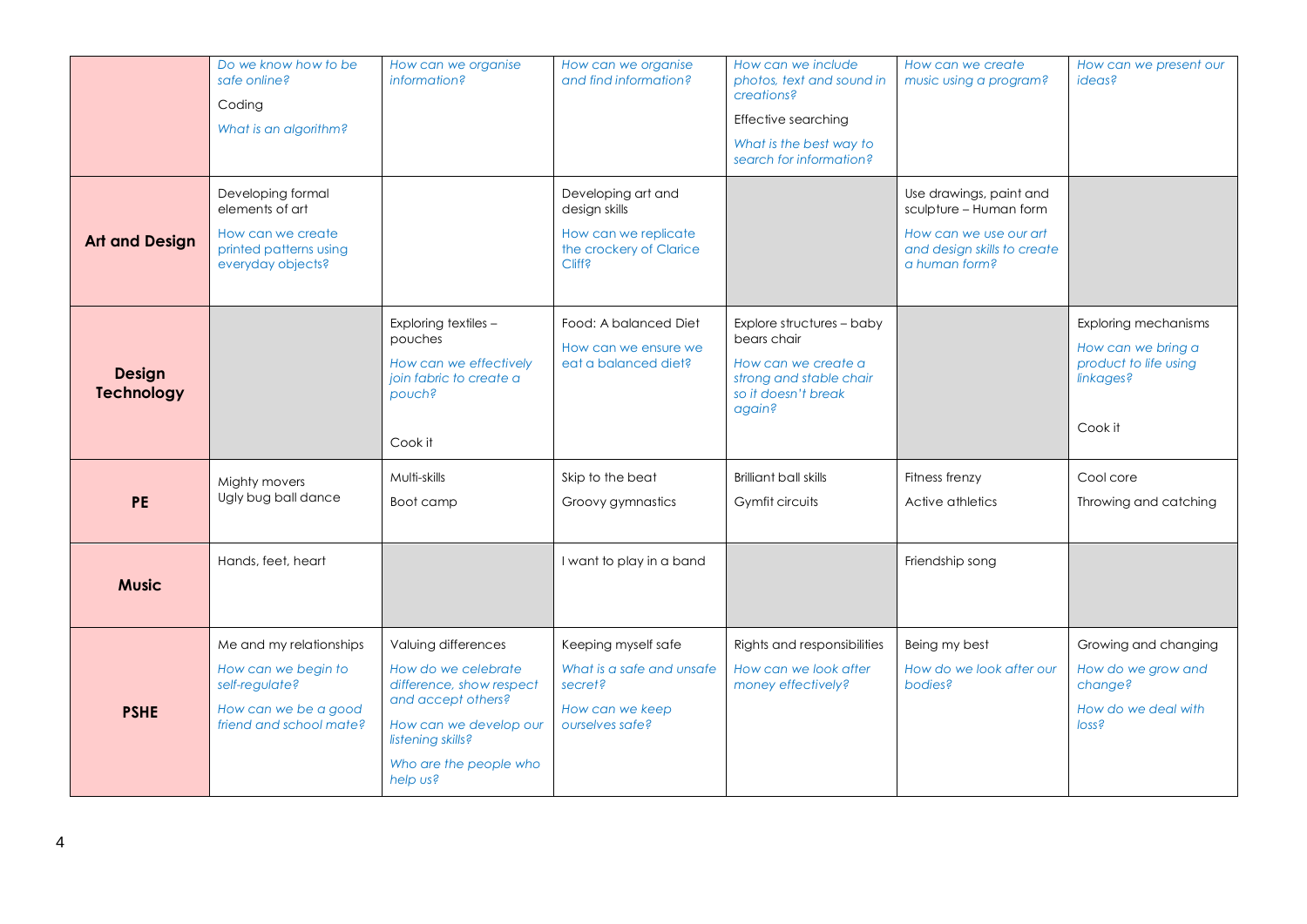| <b>Skills builder</b>             | Community café<br>How can we bring our<br>community together?                                                                                                  |                                                                    | Going green<br>What does it mean to be<br>'green'?                                                      |                                                               | Dream space<br>How can we transform a<br>space for everyone to<br>enjoy?                                 |                                                          |
|-----------------------------------|----------------------------------------------------------------------------------------------------------------------------------------------------------------|--------------------------------------------------------------------|---------------------------------------------------------------------------------------------------------|---------------------------------------------------------------|----------------------------------------------------------------------------------------------------------|----------------------------------------------------------|
| <b>Skill focus of</b><br>the term | <b>Autumn1</b>                                                                                                                                                 | <b>Autumn 2</b>                                                    | <b>Spring 1</b>                                                                                         | <b>Spring 2</b>                                               | <b>Summer 1</b>                                                                                          | <b>Summer 2</b>                                          |
|                                   |                                                                                                                                                                |                                                                    | <b>YEAR 3</b>                                                                                           |                                                               |                                                                                                          |                                                          |
| <b>Science</b>                    | Animals including<br>humans<br>What are the function of<br>our different body parts<br>such as our muscles and<br>skeletons?<br>Why is nutrition<br>important? | Plants<br>What are the functions of<br>different parts of a plant? | Forces and magnets<br>How do magnets behave<br>and what are their uses?                                 | Light<br>Why is light important<br>and how does it<br>behave? | Rocks<br>How can we describe.<br>compare and group<br>different kinds of rocks?<br>How are fossils made? | Recap on all previous<br>science units                   |
| <b>History</b>                    | The Stone Age<br>What was new about the<br>Stone Age?                                                                                                          |                                                                    | The Bronze Age and the<br>Iron Age<br>Which was more<br>impressive - The Bronze<br>age or the Iron Age? |                                                               | Our Local History?<br>Why should we preserve<br>our locality?                                            |                                                          |
| Geography                         |                                                                                                                                                                | Climate and Weather<br>Why is climate<br>important?                |                                                                                                         | Our World<br>Where on earth are we?                           |                                                                                                          | Coasts<br>Do we like to be beside<br>the seaside?        |
| <b>RE</b>                         | What does it mean to be a Christian in Britain today?                                                                                                          |                                                                    | What do different people<br>believe about God?<br>Christian and Hindu focus                             | Why are festivals<br>important to religious<br>communities?   | Why do people pray?                                                                                      | Why is the Bible so<br>important to Christians<br>today? |
| Computing                         | Online safety<br>What is safe to view on<br>websites?                                                                                                          | Coding<br>How can we create a<br>program with an object            | Touch typing<br>How can we develop<br>touch typing effectively?                                         | Sending emails                                                | Understand simulations<br>What are simulations and<br>what are their purpose?                            | Graphing                                                 |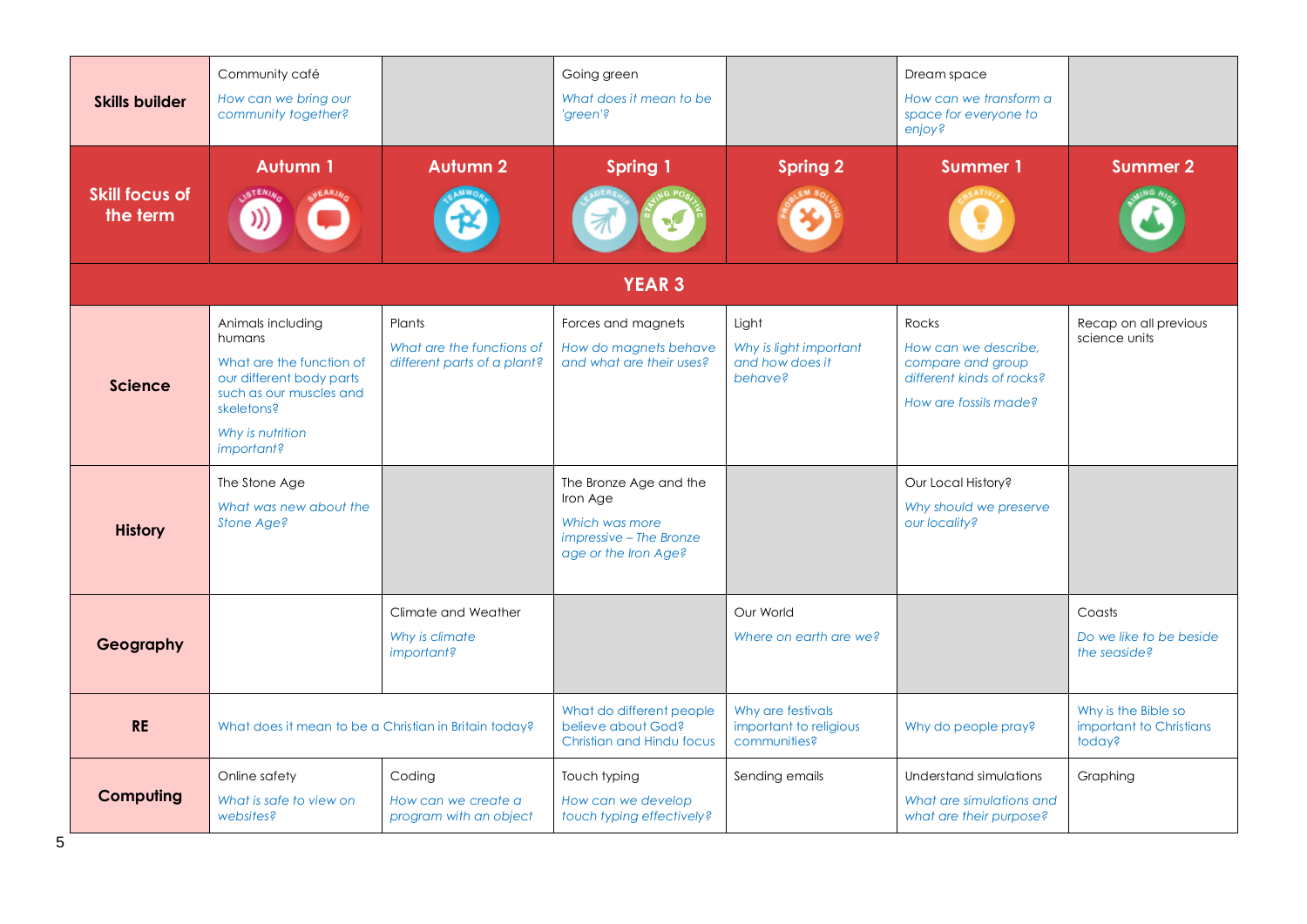|                                    |                                                                                                                                                     | that repeats actions<br>indefinitely?<br>What is debugging?<br>Spreadsheets<br>How can we collect,<br>analyse, evaluate and<br>present data and<br>information using a<br>selection of software?         |                                                                                                                                                                                           | What is an email and<br>how can we send one<br>with an attachment?<br><b>Branching databases</b><br>What is a branching<br>database and what do<br>we use it for? |                                                                                                                                                | How can we present<br>data in a graph and<br>what does it tell us?                                                                            |
|------------------------------------|-----------------------------------------------------------------------------------------------------------------------------------------------------|----------------------------------------------------------------------------------------------------------------------------------------------------------------------------------------------------------|-------------------------------------------------------------------------------------------------------------------------------------------------------------------------------------------|-------------------------------------------------------------------------------------------------------------------------------------------------------------------|------------------------------------------------------------------------------------------------------------------------------------------------|-----------------------------------------------------------------------------------------------------------------------------------------------|
| <b>Art and Design</b>              | Developing formal<br>elements of art<br>How can we create form<br>and shape using wire<br>and practise shading<br>neatly and from light to<br>dark? |                                                                                                                                                                                                          | Developing art and<br>design skills<br>How can we make<br>puppets using different<br>materials?<br>How can we create<br>versions of a cartoon<br>drawn by a famous<br><i>illustrator?</i> |                                                                                                                                                                   | Improving the mastery of<br>art - Prehistoric art<br>Why was prehistoric art<br>created and can we<br>make our own using<br>natural materials? |                                                                                                                                               |
| <b>Design</b><br><b>Technology</b> |                                                                                                                                                     | Exploring mechanisms -<br>Pneumatic toys<br>How can trapped air be<br>used to create a product<br>with moving parts?<br>Food: Eating Seasonally<br>When and where are<br>fruits and vegetables<br>grown? |                                                                                                                                                                                           | Exploring textiles -<br>cushions<br>How can make a<br>cushion using a range of<br>sewing skills?<br>Cook it                                                       |                                                                                                                                                | Exploring structures -<br>shelters<br>How can we construct a<br>stable and strong shelter<br>using nets and recycled<br>materials?<br>Cook it |
| <b>PE</b>                          | Active athletics<br>Fitness frenzy                                                                                                                  | Throwing and catching<br>Cool core                                                                                                                                                                       | Skip to the beat<br>Groovy gymnastics                                                                                                                                                     | <b>Brilliant ball skills</b><br>Gymfit circuits                                                                                                                   | Mighty movers<br>African dance                                                                                                                 | Multi skills and boot<br>camp                                                                                                                 |
| <b>Music</b>                       |                                                                                                                                                     | Let your spirit fly                                                                                                                                                                                      |                                                                                                                                                                                           | Glockenspiel Stage 1                                                                                                                                              |                                                                                                                                                | Three Little Bird<br>(Wakefield Music<br>Service)                                                                                             |
| French                             | Numbers 0-10<br>Greetings                                                                                                                           | Colours<br>Nativity characters                                                                                                                                                                           | Easter pancakes<br>Easter celebrations                                                                                                                                                    | Names of fruit                                                                                                                                                    | Days of the week                                                                                                                               | Months of the year                                                                                                                            |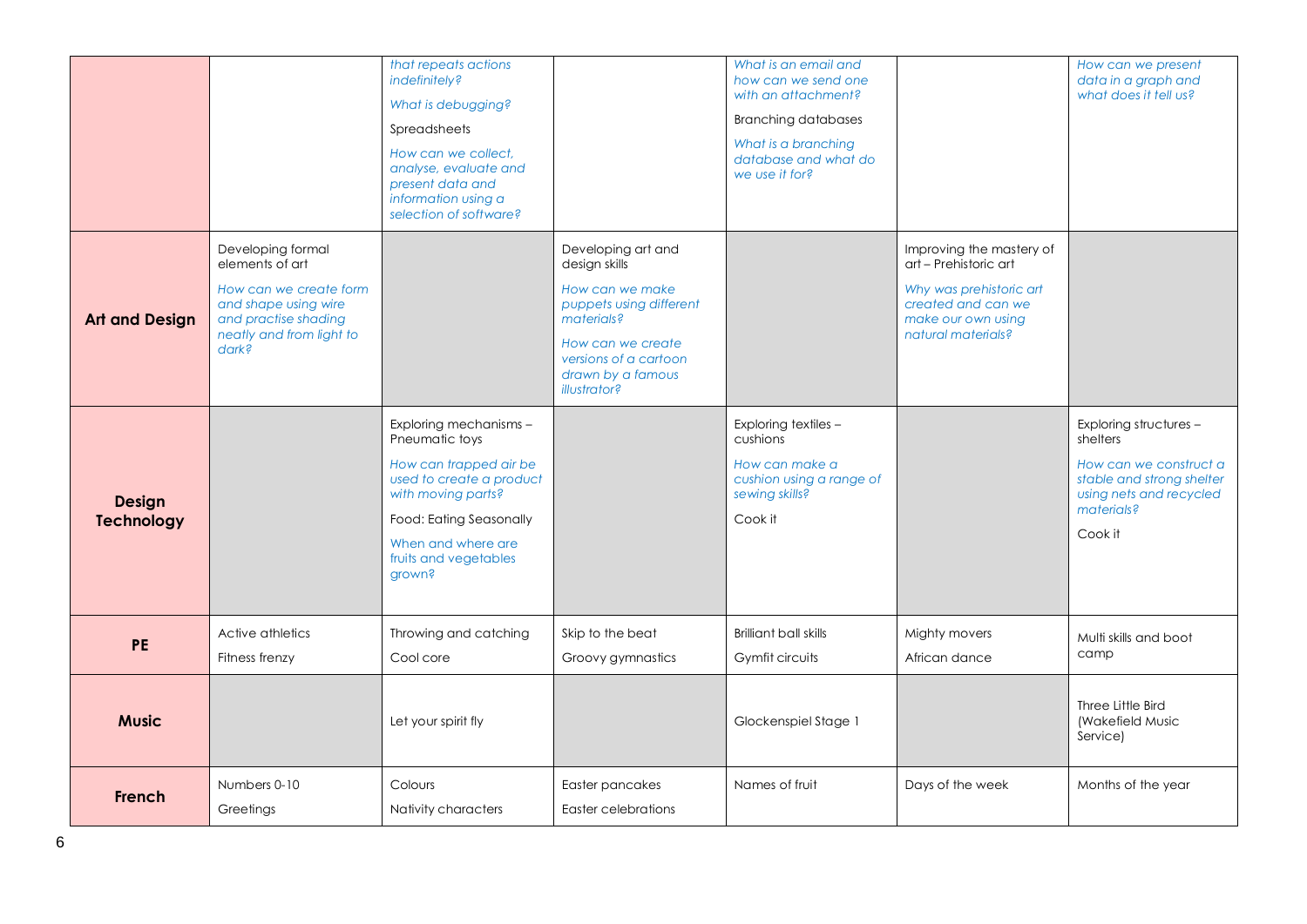|                                   | <b>Names</b>                                                                                                                                                            | Simple dialogue                                                                                                                            | Making Easter cards                                                                              |                                                                                                                                                                  |                                                                                         |                                                                                                     |
|-----------------------------------|-------------------------------------------------------------------------------------------------------------------------------------------------------------------------|--------------------------------------------------------------------------------------------------------------------------------------------|--------------------------------------------------------------------------------------------------|------------------------------------------------------------------------------------------------------------------------------------------------------------------|-----------------------------------------------------------------------------------------|-----------------------------------------------------------------------------------------------------|
| <b>PSHE</b>                       | Me and my relationships<br>How can we develop<br>respectful friendships?<br>What are the rules and<br>why do we have them?<br>How can we cope with<br>loss <sub>5</sub> | Valuing difference<br>How can we recognise<br>and respect diversity in<br>the community?                                                   | Keeping myself safe<br>How can we manage<br>risks and make decisions?                            | Rights and responsibilities<br>Which skills do we need<br>as we grow up?<br>How can we look after<br>the environment?<br>How can we manage<br>money effectively? | Being my best<br>How can we keep<br>ourselves healthy?<br>How do we develop<br>empathy? | Growing and changing<br>How can we keep<br>ourselves safe? Which<br>secrets are safe and<br>unsafe? |
| <b>Skills builder</b>             | Food, glorious food<br>How can we celebrate<br>food?                                                                                                                    |                                                                                                                                            | Making changes<br>How can we help our<br>community to be<br>healthy?                             |                                                                                                                                                                  | Trash to treasure<br>How can we develop an<br>environmentally-friendly<br>product?      |                                                                                                     |
| <b>Skill focus of</b><br>the term | <b>Autumn 1</b>                                                                                                                                                         | <b>Autumn 2</b>                                                                                                                            | <b>Spring 1</b>                                                                                  | <b>Spring 2</b>                                                                                                                                                  | <b>Summer 1</b>                                                                         | <b>Summer 2</b>                                                                                     |
|                                   |                                                                                                                                                                         |                                                                                                                                            | <b>YEAR 4</b>                                                                                    |                                                                                                                                                                  |                                                                                         |                                                                                                     |
| <b>Science</b>                    | Living things and their<br>habitats<br>Which living things are in<br>our environment? How<br>can these be grouped<br>and classified?                                    | Animals including<br>humans<br>What are the special<br>functions of the main<br>parts of our digestive<br>system?<br>What is a food chain? | States of matter<br>What are the different<br>states of matter and how<br>can they be described? | Sound<br>What is sound and how is<br>it made?                                                                                                                    | Electricity<br>Which appliances use<br>electricity and how are<br>circuits made?        | Recap on previous<br>science units taught                                                           |
| <b>History</b>                    |                                                                                                                                                                         | The Ancient Egyptians<br>How much did the<br><b>Ancient Egyptians</b><br>achieve?                                                          |                                                                                                  | Roman Britain<br>What happened when<br>the Romans came to<br><b>Britain?</b>                                                                                     |                                                                                         | Crime and Punishment<br>How has crime and<br>punishment changed<br>over time?                       |
| Geography                         | The Americas<br>Can you come on a<br><b>Great American road</b><br>saint                                                                                                |                                                                                                                                            | Rivers and the Water<br>Cycle<br>How does the water go<br>round and round?                       |                                                                                                                                                                  | Earthquakes and<br>Volcanoes<br>How does the Earth<br>shake, rattle and roll?           |                                                                                                     |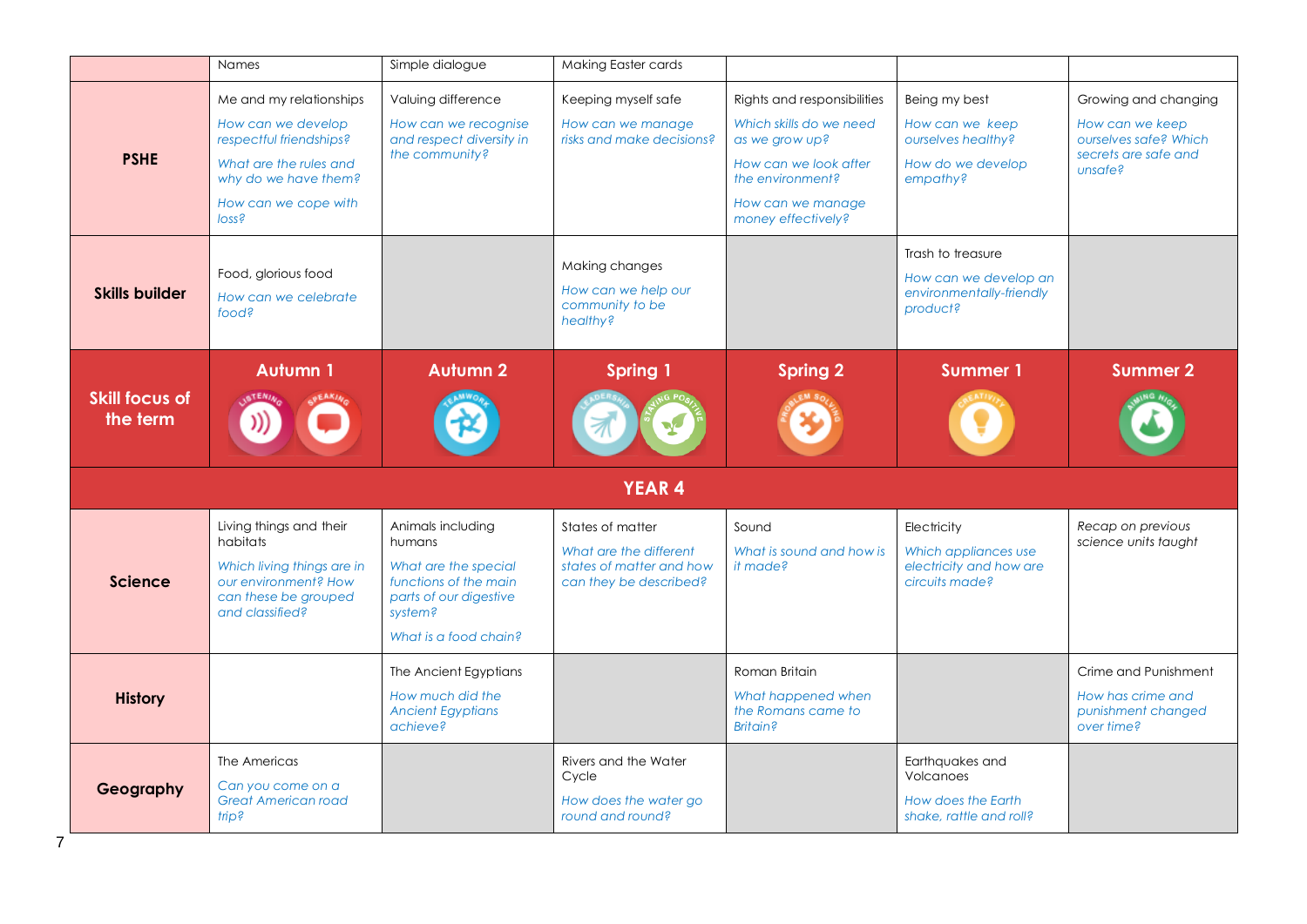| <b>RE</b>                          | What does it mean to be<br>a Hindu in Britain today?                                    | Why are festivals<br>important to religious<br>people?                                                                                                                                                            | What can we learn from<br>religions about deciding<br>what is right and wrong?                                        | Why is Jesus inspiring<br>some people?                                                                                                                                                | Why do some people think that life is a journey and<br>what experiences mark this?                                   |                                                                                                                                                                                                                 |
|------------------------------------|-----------------------------------------------------------------------------------------|-------------------------------------------------------------------------------------------------------------------------------------------------------------------------------------------------------------------|-----------------------------------------------------------------------------------------------------------------------|---------------------------------------------------------------------------------------------------------------------------------------------------------------------------------------|----------------------------------------------------------------------------------------------------------------------|-----------------------------------------------------------------------------------------------------------------------------------------------------------------------------------------------------------------|
| Computing                          | Online safely<br>How can we stay safe<br>online and report<br>inappropriate content?    | Coding<br>How can we create and<br>improve solutions to a<br>problem based on<br>feedback?<br>Spreadsheets<br>How can we make and<br>use a spreadsheet to<br>model a real-life situation<br>and answer questions? | Writing for different<br>audiences<br>How can we use a<br>simulated scenario to<br>write for a community<br>campaign? | Logo<br>Can we 'read' programs<br>with several steps and<br>predict the outcome<br>accurately?<br>Animation<br>What makes a good<br>cartoon and how can<br>we share this?             | Effective searching<br>What is the function.<br>feature and layout of a<br>search engine?                            | Investigating hardware<br>Can we recognise the<br>main component parts<br>of hardware which allow<br>computers to join and<br>form a network?                                                                   |
| <b>Art and Design</b>              | Developing formal<br>elements of art<br>How can we develop<br>texture through printing? |                                                                                                                                                                                                                   | Developing art and<br>design skills<br>What is the role of a<br>'curator'?                                            |                                                                                                                                                                                       | Developing sculpture<br>with a range of materials<br>How can create drums<br>and maracas from<br>recycled materials? |                                                                                                                                                                                                                 |
| <b>Design</b><br><b>Technology</b> |                                                                                         | Exploring mechanisms -<br>slingshot cars<br>How can we construct<br>and launch a vehicle?<br>Food: Adapting a recipe<br>What makes the tastiest<br>biscuit and how can we<br>make a profit from selling<br>them?  |                                                                                                                       | Exploring textiles -<br>fastenings<br>How can we design and<br>create a book sleeve.<br>exploring a variety of<br>fastenings and selecting<br>the most appropriate<br>one?<br>Cook it |                                                                                                                      | <b>Exploring electrical</b><br>systems - torches<br>How can we apply our<br>scientific understanding<br>of electrical circuits to<br>create a torch made<br>from different materials<br>and objects?<br>Cook it |
| <b>PE</b>                          | Cool core<br>Nimble nets                                                                | Invaders<br>Boot camp                                                                                                                                                                                             | Gym sequences<br>Step to the beat                                                                                     | Dynamic dance<br>Mighty movers                                                                                                                                                        | Striking and fielding<br>Gymfit circuits                                                                             | Young Olympians<br>Fitness frenzy                                                                                                                                                                               |
| <b>Music</b>                       |                                                                                         | Mamma Mia                                                                                                                                                                                                         |                                                                                                                       | Glockenspiel Stage 2                                                                                                                                                                  |                                                                                                                      | Stop!                                                                                                                                                                                                           |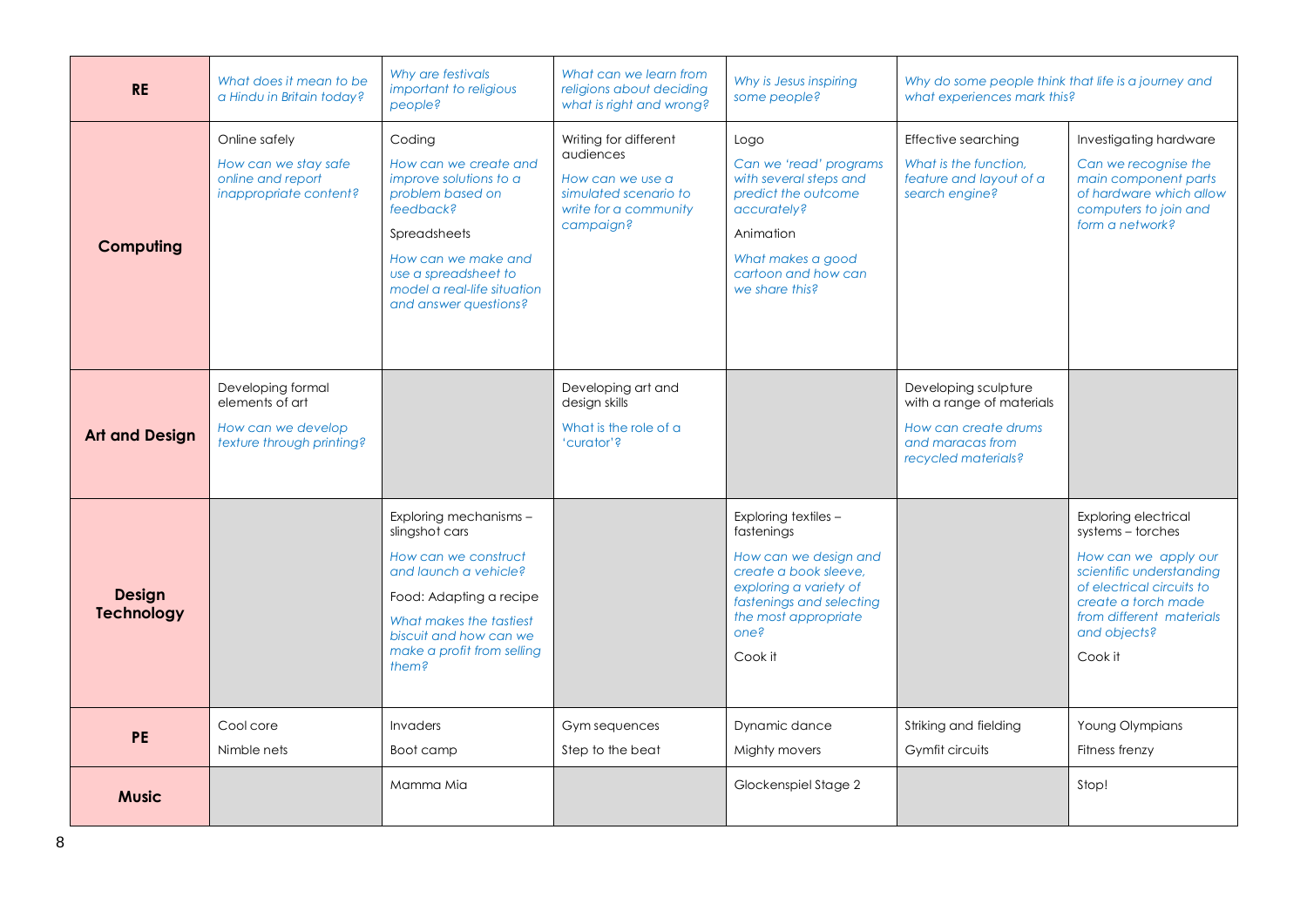| French                            | Colours<br>Parts of the body                                                                                                  | Parts of the body<br>Zoo animals                                                                                                                                              | Members of the family<br>Pets                                                                 | Vocabulary for story<br>Receptive vocabulary<br>from song                                                                                                                                                      | Word classes<br>Hobbies                                                                                                                                                       | <b>Numbers</b><br>Leisure activities<br>Weather                                                                                                             |
|-----------------------------------|-------------------------------------------------------------------------------------------------------------------------------|-------------------------------------------------------------------------------------------------------------------------------------------------------------------------------|-----------------------------------------------------------------------------------------------|----------------------------------------------------------------------------------------------------------------------------------------------------------------------------------------------------------------|-------------------------------------------------------------------------------------------------------------------------------------------------------------------------------|-------------------------------------------------------------------------------------------------------------------------------------------------------------|
| <b>PSHE</b>                       | Me and my relationships<br>What is a healthy<br>relationship?<br>What is bullying?<br>How can we develop<br>assertive skills? | Valuing difference<br>How can we recognise<br>and celebrate<br>differences in religions<br>and cultural differences?<br>How do we understand<br>and challenge<br>stereotypes? | Keeping myself safe<br>What is drug use?<br>How can we manage<br>risks and stay safe online?  | Rights and responsibilities<br>How can we make a<br>difference by helping<br>others or the<br>environment?<br>What decisions can we<br>make about spending<br>money?<br>How are we influenced<br>by the media? | Being my best<br>What choices and<br>decisions can we make<br>about our health?<br>What are my skills and<br><i>interests?</i><br>How can we take care of<br>the environment? | Growing and changing<br>How does my body<br>change during puberty?<br>How can we manage<br>difficult feelings?<br>What kinds of<br>relationships are there? |
| <b>Skills builder</b>             | Number crunching<br>How can we create a<br>product that people will<br>love?                                                  |                                                                                                                                                                               | <b>Brilliant books</b><br>How can we inspire<br>young people to read<br>more?                 |                                                                                                                                                                                                                | Design company<br>How can logos help sell<br>products?                                                                                                                        |                                                                                                                                                             |
| <b>Skill focus of</b><br>the term | <b>Autumn1</b>                                                                                                                | <b>Autumn 2</b>                                                                                                                                                               | <b>Spring 1</b>                                                                               | <b>Spring 2</b>                                                                                                                                                                                                | <b>Summer 1</b>                                                                                                                                                               | <b>Summer 2</b>                                                                                                                                             |
|                                   |                                                                                                                               |                                                                                                                                                                               | <b>YEAR 5</b>                                                                                 |                                                                                                                                                                                                                |                                                                                                                                                                               |                                                                                                                                                             |
| <b>Science</b>                    | Forces<br>How and Why do objects<br>move?                                                                                     | Properties and changes<br>of materials<br>How can we explore and<br>compare the properties<br>of materials?<br>What are reversible and<br>irreversible changes?               | All living things and their<br>habitats<br>What are the life cycles<br>of animals and plants? | Recap of units so far or<br>continuation of previous<br>units                                                                                                                                                  | Earth and space<br>How do we get day and<br>night?                                                                                                                            | Animals including<br>humans<br>What changes take<br>place as humans age?                                                                                    |
| <b>History</b>                    | The Anglo-Saxons<br>Was the Anglo-Saxon<br>period really a Dark Age?                                                          |                                                                                                                                                                               | The Vikings<br>Would the Vikings do<br>anything for money?                                    |                                                                                                                                                                                                                | Journeys<br>What makes people go<br>on a journey?                                                                                                                             |                                                                                                                                                             |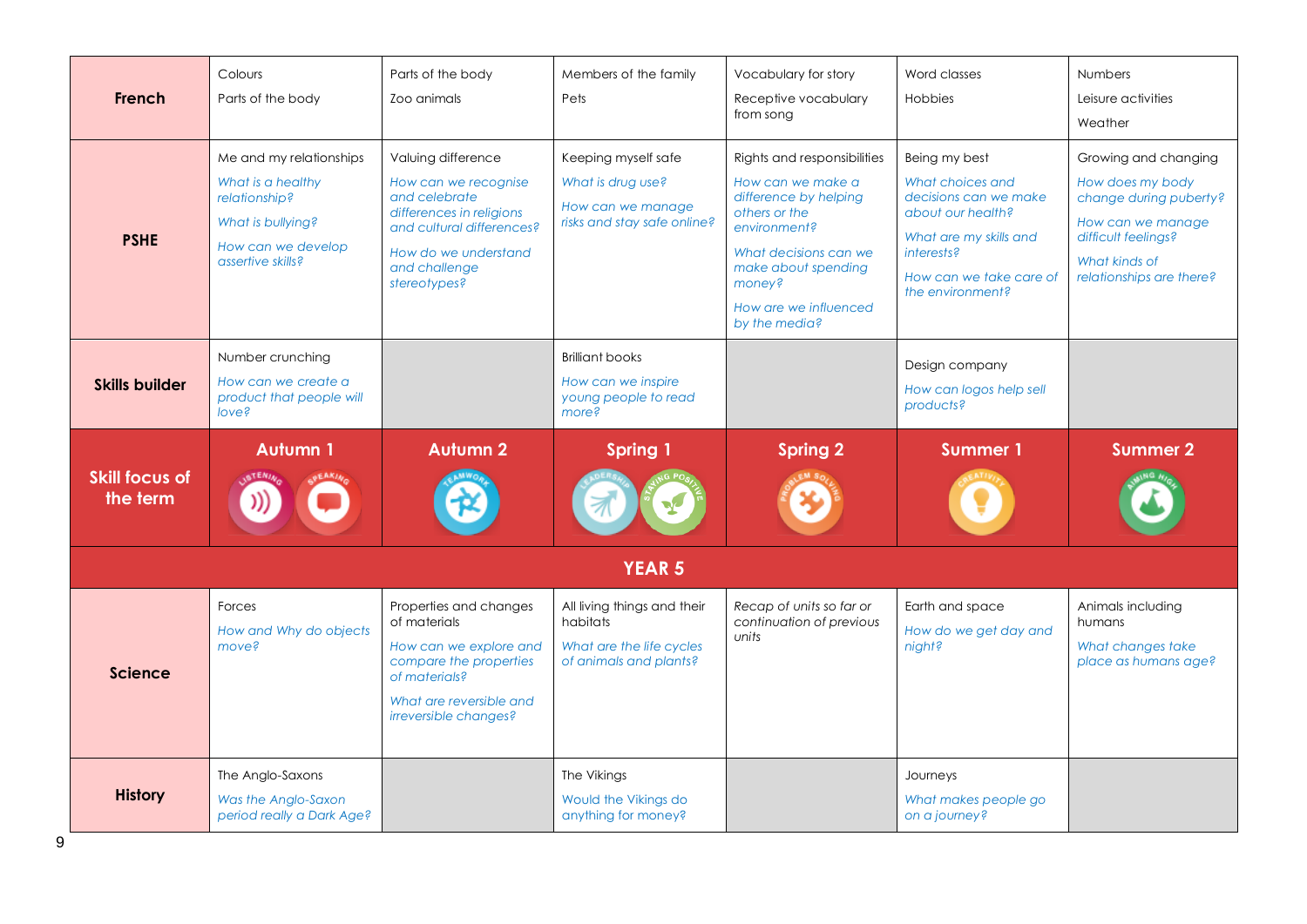| Geography                          |                                                                                                                                                                                                                                                                                                  | Changes in our Local<br>Environment<br>How is our country<br>changing?                                                                |                                                                                         | Europe - A Study of the<br>Alpine Region<br>Where should we go on<br>holiday?                              |                                                                                                                                  | Journeys - Clothes<br>Where does our stuff<br>come from?                                                                |
|------------------------------------|--------------------------------------------------------------------------------------------------------------------------------------------------------------------------------------------------------------------------------------------------------------------------------------------------|---------------------------------------------------------------------------------------------------------------------------------------|-----------------------------------------------------------------------------------------|------------------------------------------------------------------------------------------------------------|----------------------------------------------------------------------------------------------------------------------------------|-------------------------------------------------------------------------------------------------------------------------|
| <b>RE</b>                          | Why do some people<br>think God exists?                                                                                                                                                                                                                                                          | If God is everywhere, why<br>go to places of worship?                                                                                 | What would Jesus do? Can we live by the values of<br>Jesus in the twenty-first century? |                                                                                                            | What does it mean to be Muslim in Britain today?                                                                                 |                                                                                                                         |
| Computing                          | Online safely<br>How can we<br>demonstrate an<br>understanding of our<br>responsibility to others as<br>well as to ourselves when<br>communicating and<br>sharing content online?<br>Coding<br>How can we create a<br>storyboard when<br>planning a program that<br>will retell part of a story? | Spreadsheets<br>How can we use a<br>spreadsheet to model a<br>real-life situation and<br>answer questions?                            | <b>Databases</b><br>How can we create a<br>database around a<br>chosen topic?           | Game creator<br>How can we create a<br>game with a scene,<br>game environment,<br>quest and finish?        | Modelling<br>Can we explore effects<br>of moving points when<br>designing? What is 3D<br><i>printing?</i>                        | Concept maps<br>How can we create a<br>concept map that can<br>be used to retell stories<br>and present<br>information? |
| <b>Art and Design</b>              | Developing formal<br>elements of art<br>How can we observation.<br>create a print and draw<br>from different<br>perspectives?<br>What is an architect and<br>what do they do?                                                                                                                    |                                                                                                                                       | Developing art and<br>design skills<br>Can we 'think' like an<br>artist?                |                                                                                                            | Great artists in history -<br>Every picture tells a story<br>What can we learn from<br>great artists in the past<br>and present? |                                                                                                                         |
| <b>Design</b><br><b>Technology</b> |                                                                                                                                                                                                                                                                                                  | Exploring textiles - stuffed<br>toys<br>How can we use the<br>blanket stitch to create a<br>toy?<br>Food: What could be<br>healthier? |                                                                                         | Exploring structures -<br>bridges<br>Can we make a wooden<br>bridge and test its<br>durability?<br>Cook it |                                                                                                                                  | <b>Monitoring Devices</b><br>How can we create a<br>device to help keep an<br>animal safe?<br>Cook it                   |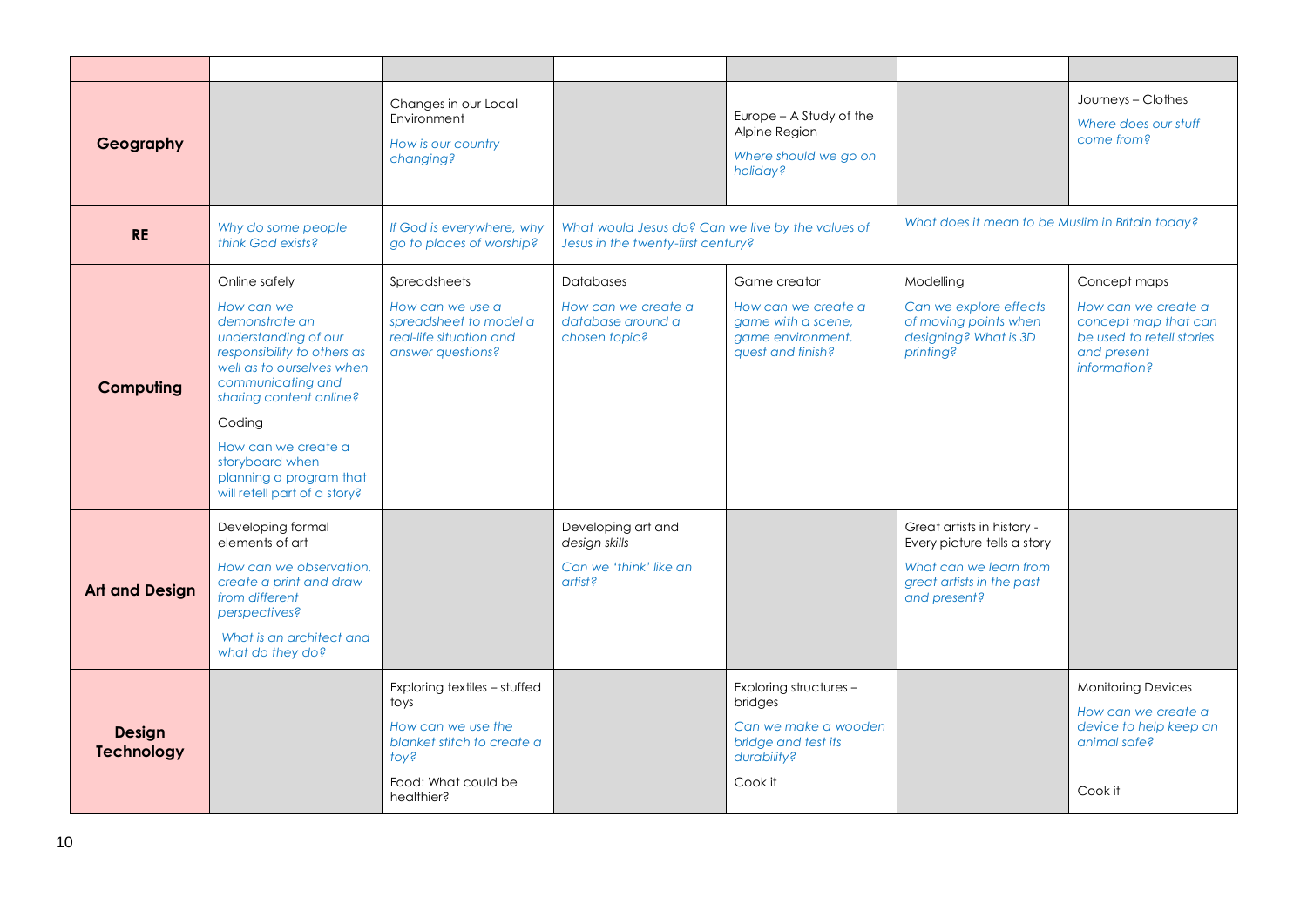|                                   |                                                                                                                                          | How can we make a<br>traditional recipe<br>healthier? What is meant<br>by the term 'ethical'?                                                                 |                                                                                                                                                         |                                                                                                                                                                                |                                                                                                                                                                                                                         |                                                                                                                                                                          |
|-----------------------------------|------------------------------------------------------------------------------------------------------------------------------------------|---------------------------------------------------------------------------------------------------------------------------------------------------------------|---------------------------------------------------------------------------------------------------------------------------------------------------------|--------------------------------------------------------------------------------------------------------------------------------------------------------------------------------|-------------------------------------------------------------------------------------------------------------------------------------------------------------------------------------------------------------------------|--------------------------------------------------------------------------------------------------------------------------------------------------------------------------|
| <b>PE</b>                         | Gym sequences<br>Step to the beat                                                                                                        | Invaders<br>Boot camp                                                                                                                                         | <b>Mighty Movers</b><br>Dynamic dance                                                                                                                   | Swimming<br>Nimble nets                                                                                                                                                        | Swimming<br>Gymfit circuits                                                                                                                                                                                             | Swimming<br>Young Olympians                                                                                                                                              |
| <b>Music</b>                      | Livin' On A Prayer                                                                                                                       | Classroom Jazz 1                                                                                                                                              | Make You Feel My<br>Love                                                                                                                                | The Fresh Prince<br>of Bel Air                                                                                                                                                 | Dancing in The<br>Street                                                                                                                                                                                                | Reflect, Rewind<br>and Replay                                                                                                                                            |
| French                            | Listening and speaking                                                                                                                   | Listening and speaking                                                                                                                                        | Pronunciations<br>Conversations<br>Food, exercise, months                                                                                               | Pronunciations<br>Conversations<br>Food, exercise, months                                                                                                                      | Speaking and Presenting<br>Understanding basic<br>grammar                                                                                                                                                               | Speaking<br>Presenting<br>Understanding basic<br>grammar                                                                                                                 |
| <b>PSHE</b>                       | Me and my relationships<br>What is compromise?<br>What skills do we need to<br>become a good friend?<br>What are our emotional<br>needs? | Valuing difference<br>How can we recognise<br>and celebrate<br>differences including<br>religious and cultural<br>influences and pressure<br>of social media? | Keeping myself safe<br>How can we manage<br>risks include online risks?<br>What is legal drug use?<br>How can we develop our<br>decision-making skills? | Rights and responsibilities<br>What are our rights and<br>responsibilities relating to<br>health?<br>How can we make<br>decisions about lending,<br>borrowing and<br>spending? | Being my best<br>How are we growing and<br>changing?<br>How do we take<br>responsibility for our<br>independence?<br>How can we keep<br>ourselves healthy?<br>What is our community?<br>What is being 'media<br>aware'? | Growing and changing<br>How can we manage<br>difficult feelings and<br>change?<br>How can we get help if<br>we need it?<br>How can our feelings<br>help to keep us safe? |
| <b>Skills builder</b>             | Number games<br>How can we make<br>learning fun?                                                                                         |                                                                                                                                                               | <b>Breaking news</b><br>How can we share<br>important information<br>with our local<br>community?                                                       |                                                                                                                                                                                | Active minds<br>How can we encourage<br>members of our<br>community to keep fit?                                                                                                                                        |                                                                                                                                                                          |
| <b>Skill focus of</b><br>the term | <b>Autumn 1</b>                                                                                                                          | <b>Autumn 2</b>                                                                                                                                               | <b>Spring 1</b>                                                                                                                                         | <b>Spring 2</b>                                                                                                                                                                | <b>Summer 1</b>                                                                                                                                                                                                         | <b>Summer 2</b>                                                                                                                                                          |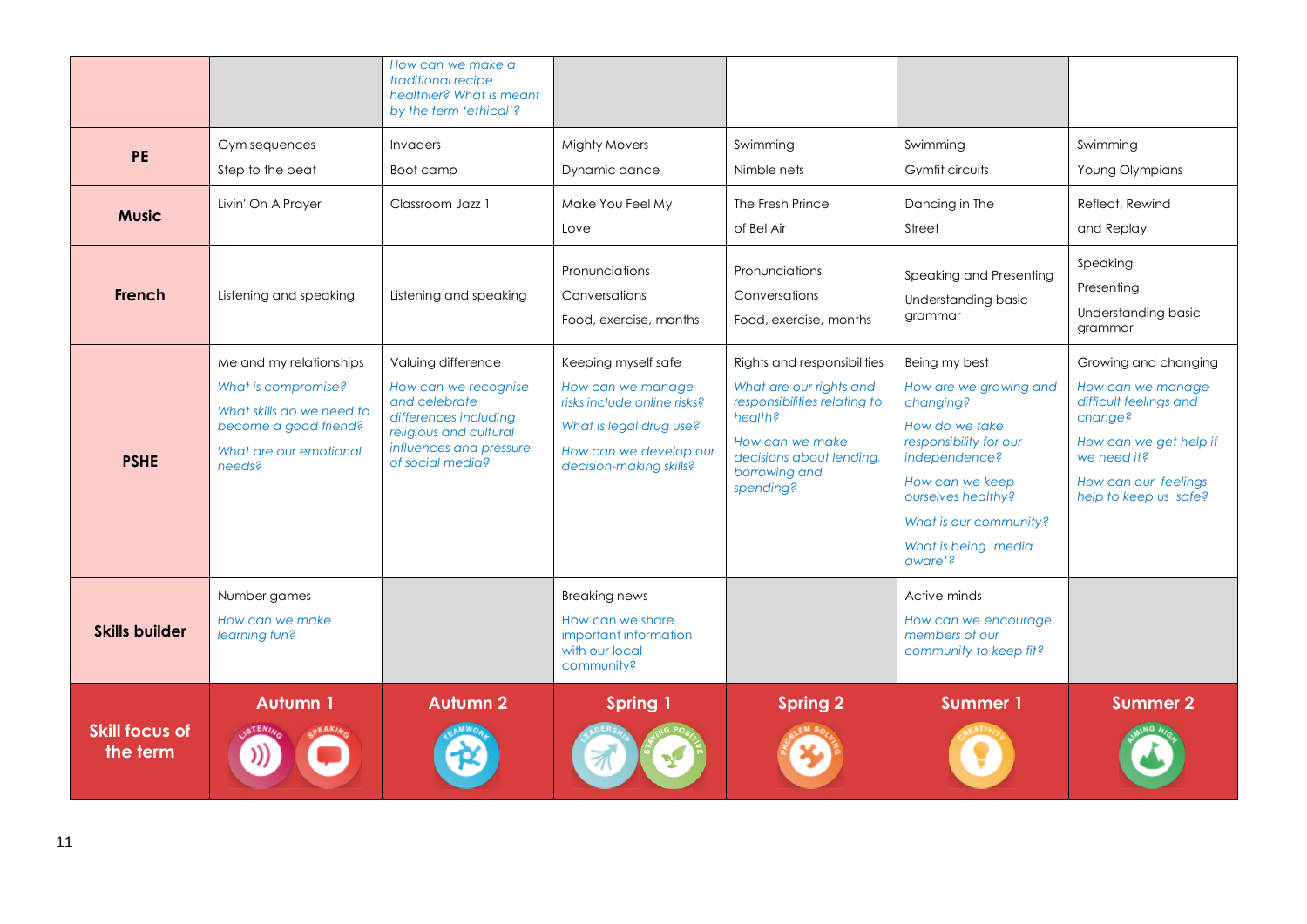|                |                                                                                                                                                                                                                                                                                            |                                                                                | <b>YEAR 6</b>                                                                                     |                                                                                            |                                                                      |                                                                                                                                                                                                  |
|----------------|--------------------------------------------------------------------------------------------------------------------------------------------------------------------------------------------------------------------------------------------------------------------------------------------|--------------------------------------------------------------------------------|---------------------------------------------------------------------------------------------------|--------------------------------------------------------------------------------------------|----------------------------------------------------------------------|--------------------------------------------------------------------------------------------------------------------------------------------------------------------------------------------------|
| <b>Science</b> | Animals including<br>humans<br>How does the circulatory<br>system enable the body<br>to function and how can<br>we keep healthy? How<br>might your body be<br>damaged?                                                                                                                     | Living things and their<br>habitats<br>How can we classify<br>living things?   | Light<br>How does light behave?                                                                   | Electricity<br>How does a circuit work<br>and how can I represent<br>different components? | Evolution<br>How and why have<br>things changed over<br>time?        | Recap on all previously<br>taught science units                                                                                                                                                  |
| <b>History</b> |                                                                                                                                                                                                                                                                                            | The Maya Civilisation<br>Why should we<br>remember the Mayans?                 |                                                                                                   | The Ancient Greeks<br>What did the Greeks do<br>for us?                                    |                                                                      | The Impact of War<br>Did WWI or WW2 have<br>the biggest impact on<br>our locality?                                                                                                               |
| Geography      | South America - The<br>Amazon<br>What is life like in the<br>Amazon?                                                                                                                                                                                                                       |                                                                                | Protecting the<br>Environment<br>Are we damaging our<br>world?<br><b>Charles Waterton revisit</b> |                                                                                            | Our World in the Future<br>How will our world look in<br>the future? |                                                                                                                                                                                                  |
| <b>RE</b>      | Is it better to express your<br>beliefs in art and<br>architecture or in charity<br>and generosity?                                                                                                                                                                                        | What difference does it<br>make to believe in<br>Ahimsa Grace and/or<br>Ummah? | What matters most to Christians and humanists?                                                    |                                                                                            | What do religions say to us when life gets hard?                     |                                                                                                                                                                                                  |
| Computing      | Online safety<br>How accurate and<br>reliable is what we<br>access online and how<br>can we demonstrate<br>safe and respectful use<br>of a range of different<br>technologies and online<br>services?<br>Coding<br>How can we create a<br>complex code and how<br>can we identify problems | Spreadsheets<br>How can we use<br>spreadsheets to organise<br>information?     | Blogging<br>What is the purpose of a<br>blog and how can I<br>contribute to one?                  | Text adventure<br>How can we use coding<br>to help create text<br>adventure?               | <b>Networks</b><br>How do networks work?                             | Quizzing<br>How can we combine a<br>variety of software<br>(including internet<br>services) on a range of<br>digital devices to design<br>and create a quiz that<br>accomplishes given<br>goals? |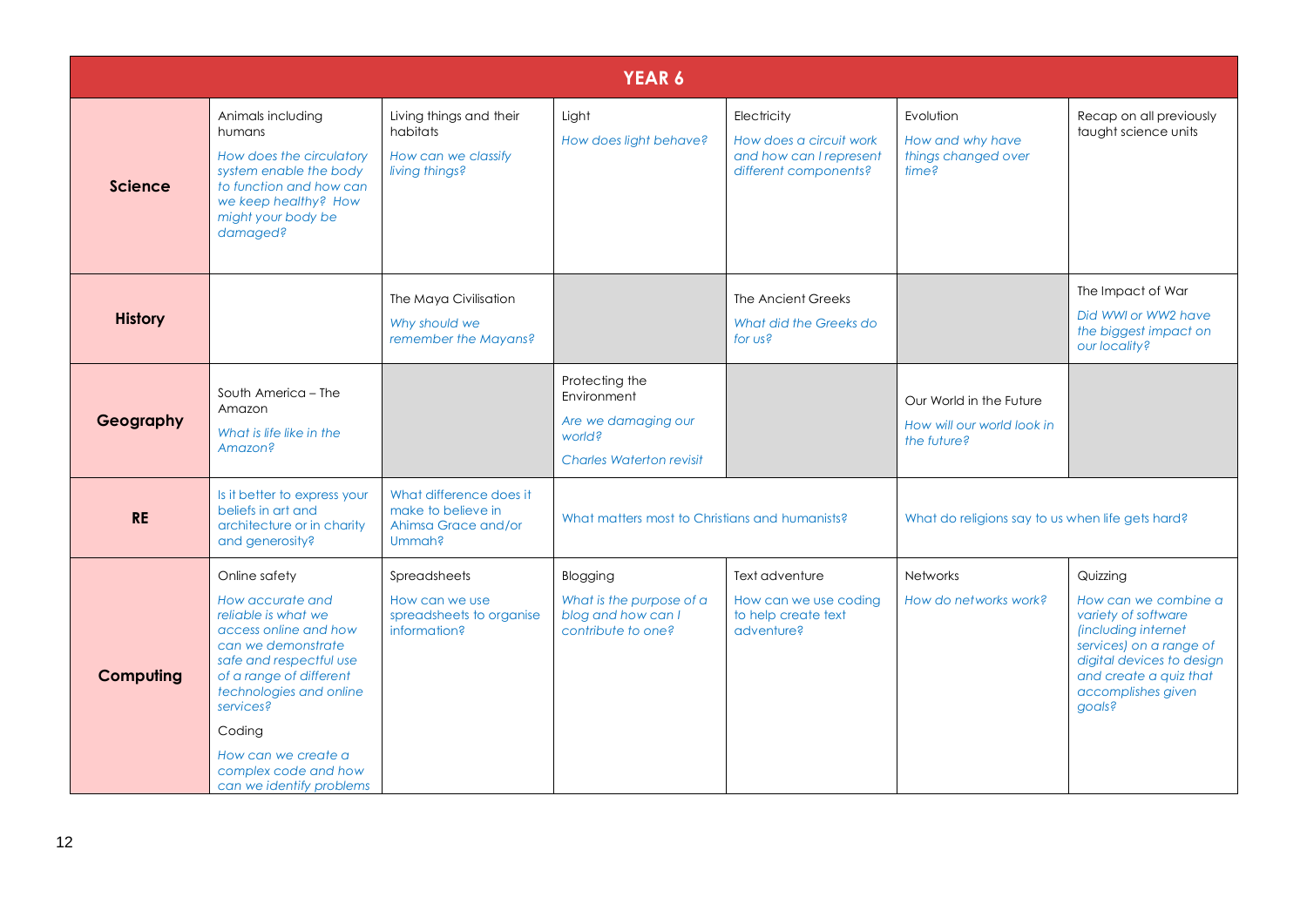|                                    | in our coding and fix<br>them?                                                                                                                                   |                                                                                                                                                                                                      |                                                                                                                                                                                                        |                                                                                                                                                                                                       |                                                                                                                                                                                 |                                                                                                                                                                                                       |
|------------------------------------|------------------------------------------------------------------------------------------------------------------------------------------------------------------|------------------------------------------------------------------------------------------------------------------------------------------------------------------------------------------------------|--------------------------------------------------------------------------------------------------------------------------------------------------------------------------------------------------------|-------------------------------------------------------------------------------------------------------------------------------------------------------------------------------------------------------|---------------------------------------------------------------------------------------------------------------------------------------------------------------------------------|-------------------------------------------------------------------------------------------------------------------------------------------------------------------------------------------------------|
| <b>Art and Design</b>              | Developing art and<br>design skills<br>What is a zentangle<br>pattern?                                                                                           |                                                                                                                                                                                                      | Exploring sculpture -<br>Make my voice heard<br>How can my artwork<br>speak to the view?                                                                                                               |                                                                                                                                                                                                       | Art through photography<br>How can we capture<br>and present images in<br>different ways?                                                                                       |                                                                                                                                                                                                       |
| <b>Design</b><br><b>Technology</b> |                                                                                                                                                                  | Exploring structures -<br>playgrounds<br>How can we use a<br>variety of structures to<br>create a playground?<br>Food: Come dine with<br>me<br>'What does the term<br>'farm to fork' mean?           |                                                                                                                                                                                                        | Exploring electrical<br>systems - steady hand<br>games<br>How can we use our<br>knowledge of circuits to<br>create a game?<br>Cook it                                                                 |                                                                                                                                                                                 | Exploring mechanism-<br>Automata toys<br>How can we produce a<br>mechanical shop<br>display?<br>Cook it                                                                                               |
| <b>PE</b>                          | Gym sequences<br>Step to the beat                                                                                                                                | Dynamic dance<br>Mighty movers                                                                                                                                                                       | Nimble nets<br>Cool core                                                                                                                                                                               | Invaders<br>Boot camp                                                                                                                                                                                 | Striking and fielding<br>Gym fit circuits                                                                                                                                       | Young Olympians<br>Fitness frenzy                                                                                                                                                                     |
| <b>Music</b>                       | Happy                                                                                                                                                            | Classroom Jazz 2                                                                                                                                                                                     | A new year carol                                                                                                                                                                                       | You've got a friend in me                                                                                                                                                                             | Music and Me                                                                                                                                                                    | Reflect, Rewind and<br>Replay                                                                                                                                                                         |
| <b>French</b>                      | Classroom routines                                                                                                                                               | Clothes<br>Family members<br>Rooms                                                                                                                                                                   | Prepositions<br>Requests                                                                                                                                                                               | Months of the year                                                                                                                                                                                    | Accommodation                                                                                                                                                                   | Travel                                                                                                                                                                                                |
| <b>PSHE</b>                        | Me and my relationships<br>What is assertiveness and<br>cooperation?<br>What are safe and<br>unsafe touches?<br>How do we know if a<br>relationship is positive? | Valuing difference<br>How can we recognize<br>and celebrate<br>differences?<br>What is prejudice-based<br>bullying?<br>What is bystanding<br>behavior?<br>What do we mean by<br>gender stereotyping? | Keeping myself safe<br>What are our emotional<br>needs and how can we<br>understand them better?<br>How can we stay safe<br>online?<br>What risks are associated<br>with drugs and what is<br>the law? | Rights and responsibilities<br>What is media (including<br>social media bias?<br>How can we care for the<br>environment and<br>community?<br>How can we earn and<br>save money?<br>What is democracy? | Being my best<br>What are our aspirations<br>and goals for the next<br>stage in our lives?<br>How can we manage<br><i>risks?</i><br>How can we look after<br>our mental health? | Growing and changing<br>What strategies can we<br>use to cope with<br>changes?<br>How can we keep<br>ourselves safe?<br>What do we mean by<br>'body image'?<br>How can we work on our<br>self-esteem? |